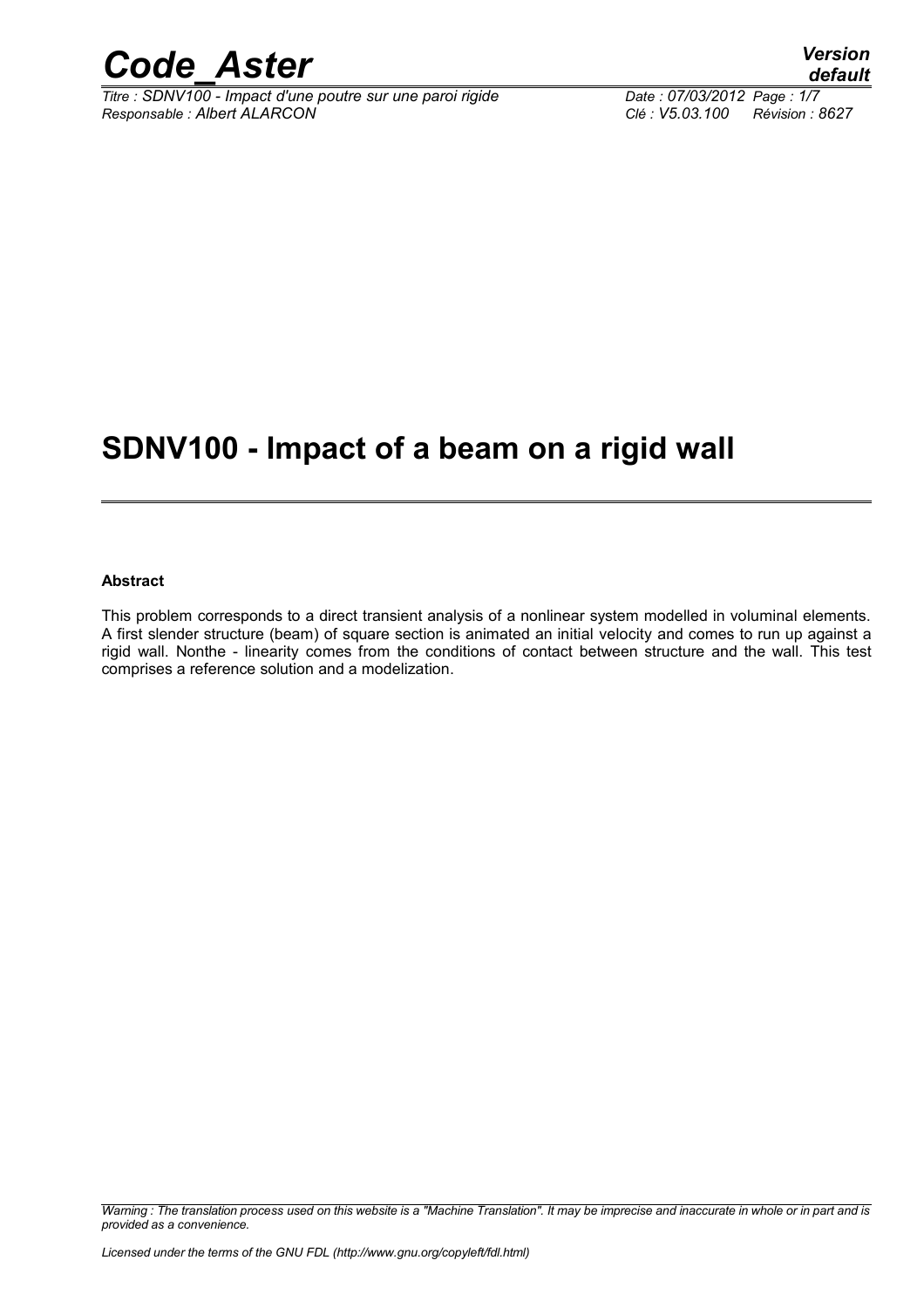*Titre : SDNV100 - Impact d'une poutre sur une paroi rigide Date : 07/03/2012 Page : 2/7 Responsable : Albert ALARCON Clé : V5.03.100 Révision : 8627*

#### **1 Problem of reference**

#### **1.1 Geometry**



#### **1.2 Material properties**

| <b>Beam:</b>                       | Young modulus:                | $E = 2.10^{11} Pa$           |
|------------------------------------|-------------------------------|------------------------------|
|                                    | Poisson's ratio:              | $v = 0.3$                    |
|                                    | density :                     | $\rho = 8000 \text{ kg/m}^3$ |
| <b>Finite elements of contact:</b> | coefficients of penalization: | $E_v = 10^{14} Pa$           |
|                                    |                               | $E_z=0$                      |
|                                    | coefficient of Coulomb:       | $\mu = 0$                    |

#### **1.3 Boundary conditions and loadings**

the problem is one-way according to *z* . One considers a quarter of the beam with the conditions of symmetry: one blocks displacements according to x on the plane  $x=0$  and the displacements according to y on the plane  $y=0$ .

#### **1.4 Initial conditions**

*Warning : The translation process used on this website is a "Machine Translation". It may be imprecise and inaccurate in whole or in part and is provided as a convenience.*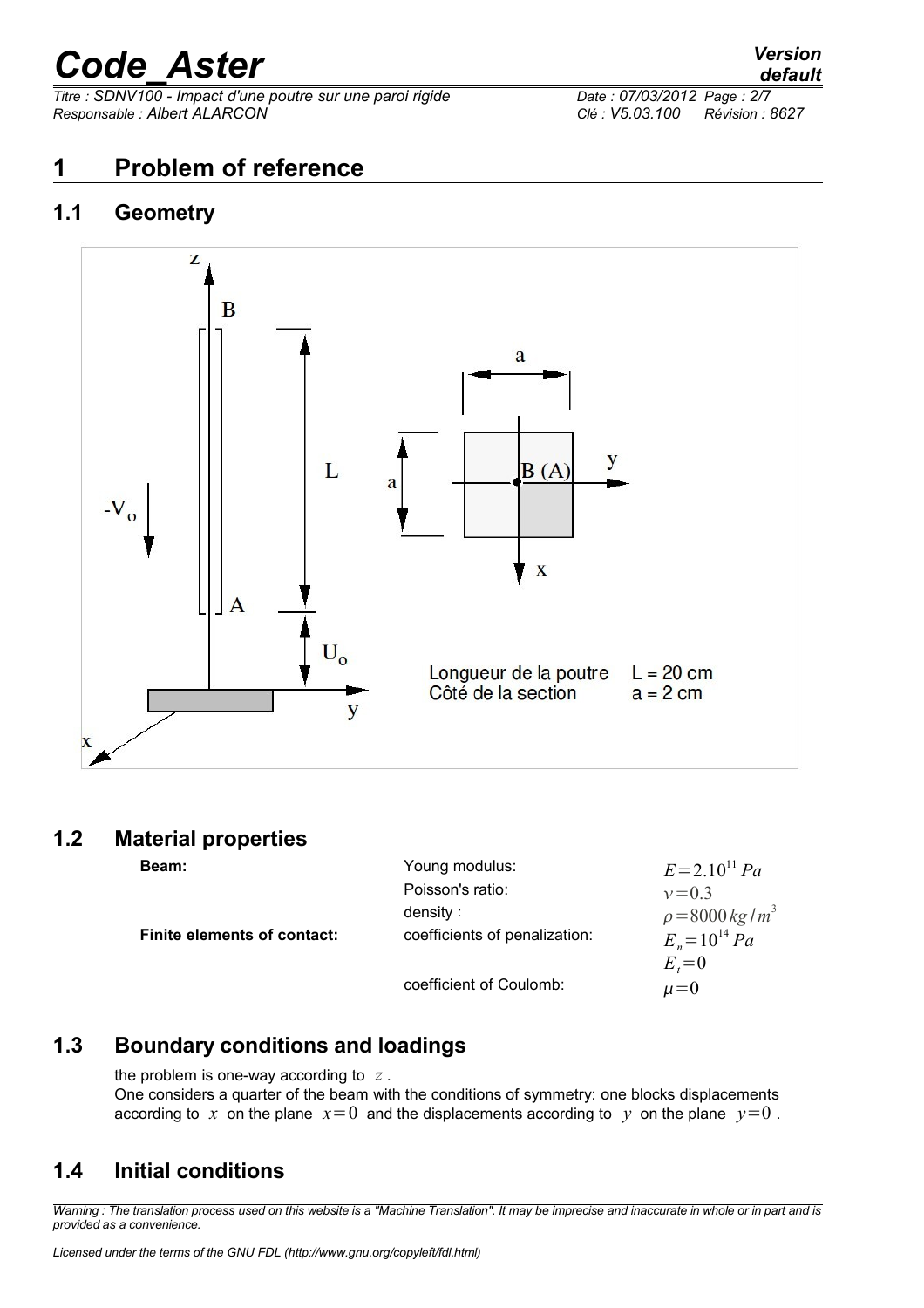*Titre : SDNV100 - Impact d'une poutre sur une paroi rigide Responsable : Albert ALARCON Clé : V5.03.100 Révision : 8627*

A all the nodes of the mesh of the beam are imposed according to the axis *z* :

initial displacement:  $u_0 = 2$  mm initial velocity:  $v_0 = -100$  *m*/*s* 

*Warning : The translation process used on this website is a "Machine Translation". It may be imprecise and inaccurate in whole or in part and is provided as a convenience.*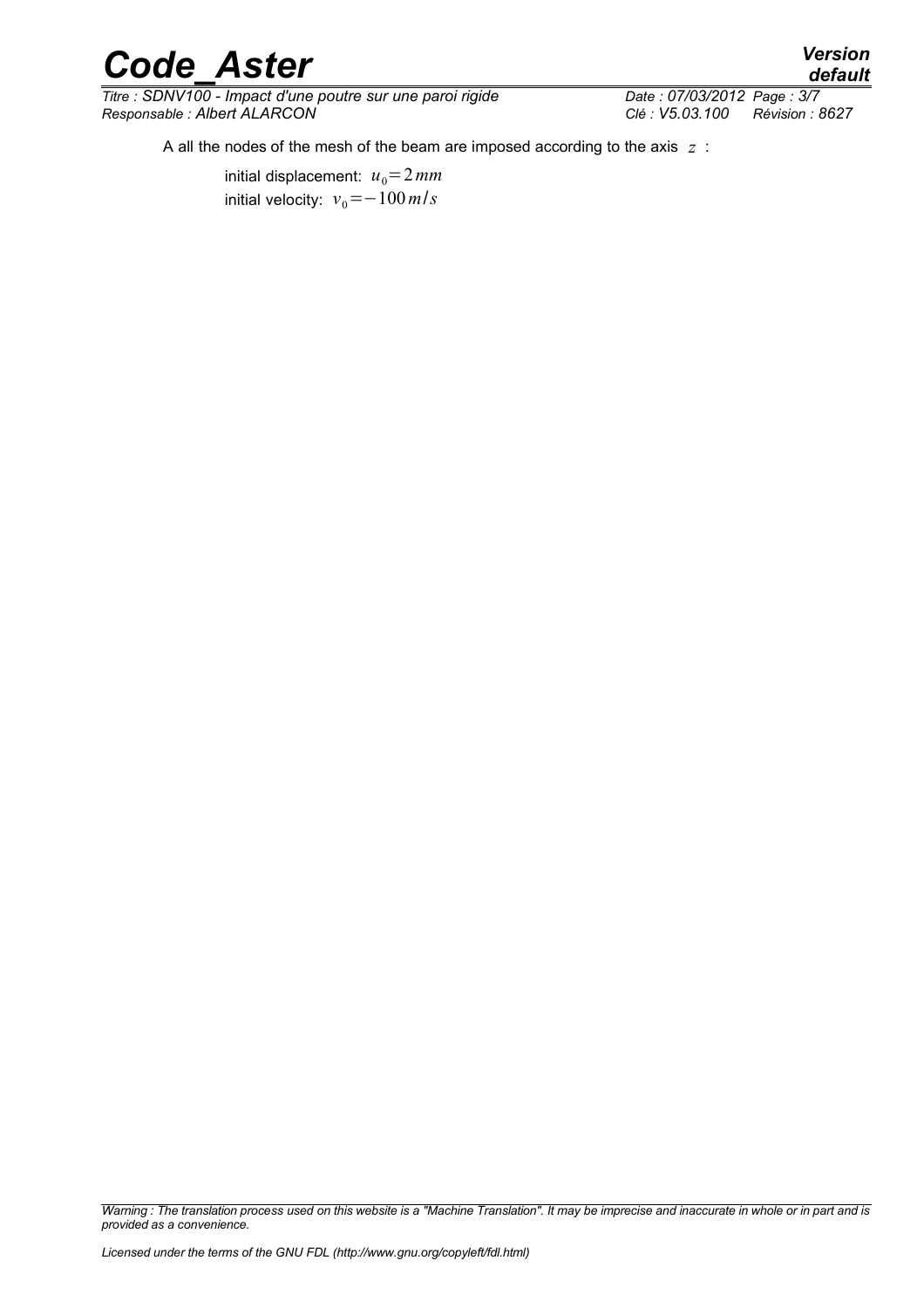*Titre : SDNV100 - Impact d'une poutre sur une paroi rigide Date : 07/03/2012 Page : 4/7 Responsable : Albert ALARCON Clé : V5.03.100 Révision : 8627*

#### **2 Reference solution**

### **2.1 Method of calculating used for the reference solution**



**2.2 Results of reference**

#### **2.3 bibliographical References**

1) R.J. GIBERT, "Vibrations of the structures", School of summer of numerical analysis, 1988, (Edition EYROLLES).

*Warning : The translation process used on this website is a "Machine Translation". It may be imprecise and inaccurate in whole or in part and is provided as a convenience.*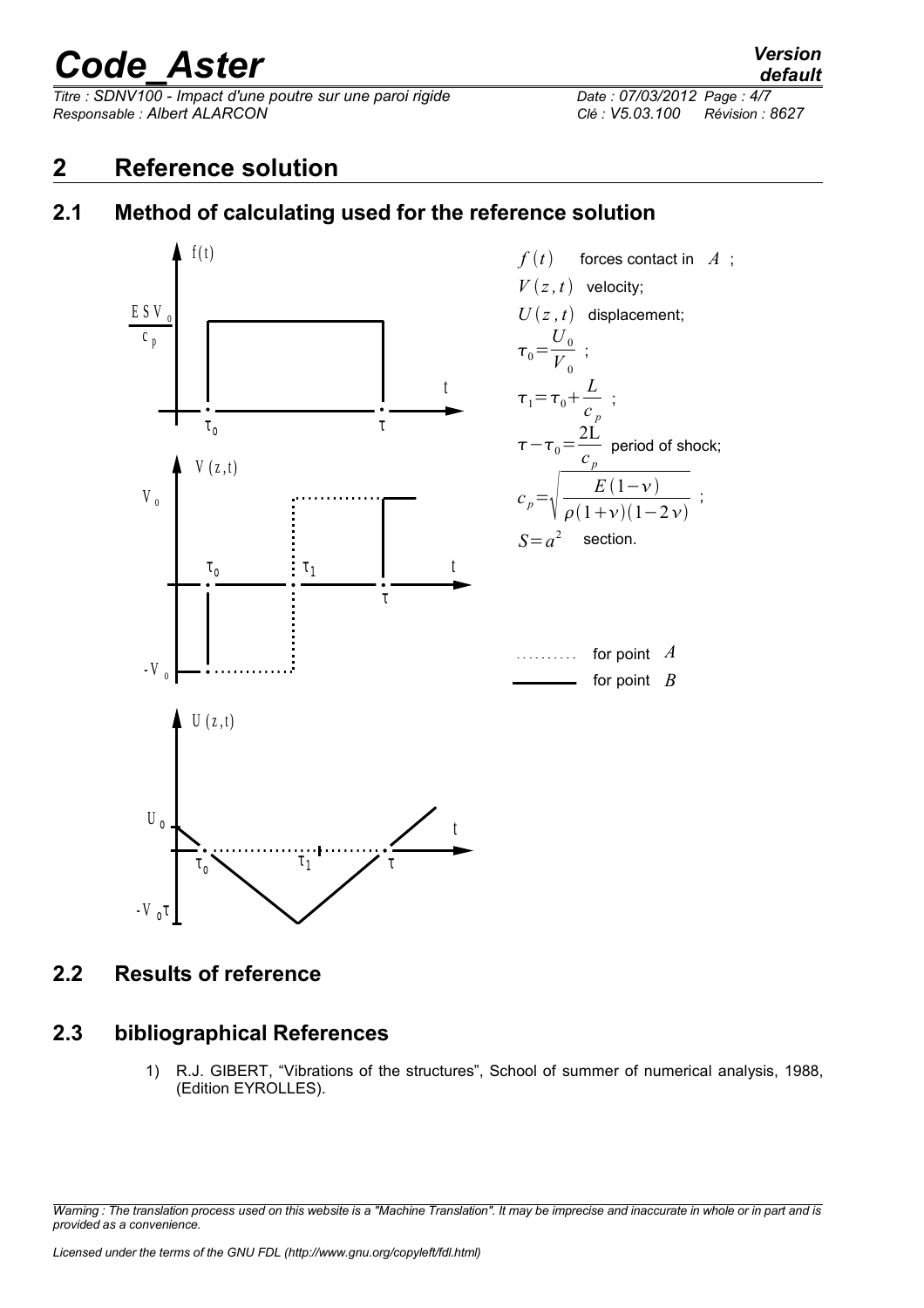$\overline{T}$ itre : SDNV100 - Impact d'une poutre sur une paroi rigide *Responsable : Albert ALARCON Clé : V5.03.100 Révision : 8627*

#### **3 Modelization A**

#### **3.1 Characteristic of the modelization**

Discretization 3D of the beam with element HEXA8. The contact beam-wall is modelled by 1 finite element of contact of one thickness null.

The initial conditions and the boundary conditions are imposed via nodes groups:

| WALL     | (fixed support of the lower nodes of the element of contact) |
|----------|--------------------------------------------------------------|
| PLANSYMX | (conditions of symmetry according to $x$ )                   |
| PLANSYMY | (conditions of symmetry according to $y$ )                   |
| NOBARRE  | (initial displacements and velocities).                      |

The mechanical characteristics of the materials are assigned to the groups of meshes:

| <b>BAR</b> | (solid material)                 |
|------------|----------------------------------|
| CONTACT    | (characteristics of the contact) |

the parameters of the diagram of NEWMARK are:

 $ALPHA = 0.28$ DELTA =  $0.55$ 

#### **3.2 Characteristics of the mesh**

#### Many nodes: 88

Number of meshes and types: 21 HEXA8

*Warning : The translation process used on this website is a "Machine Translation". It may be imprecise and inaccurate in whole or in part and is provided as a convenience.*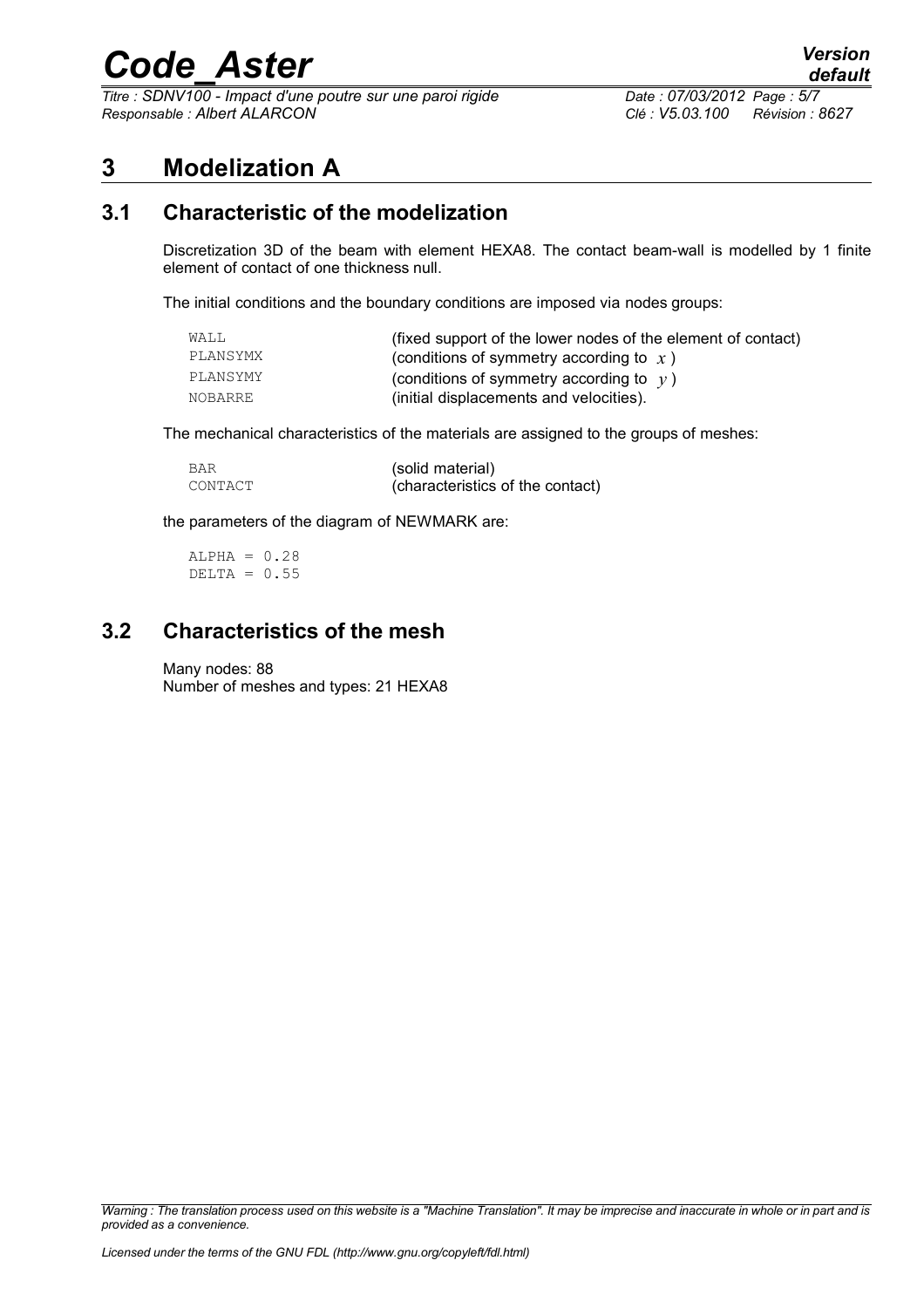*Titre : SDNV100 - Impact d'une poutre sur une paroi rigide Date : 07/03/2012 Page : 6/7 Responsable : Albert ALARCON Clé : V5.03.100 Révision : 8627*

### **4 Results of the modelization A**

#### **4.1 Values tested**

| <b>Identification</b>           | <b>Reference</b> | <b>Aster</b> | % difference |
|---------------------------------|------------------|--------------|--------------|
| DZ to the point $B$ $t=4.0e-5s$ | $-2.0e-3$        | $-1.999e-3$  | 0.0          |
| DZ at the point $B$ $t=8.0e-5s$ | $-1.0e-3$        | $-0.987e-3$  | $-1.27$      |
| DZ at the point $B$ $t=1.2e-4s$ | $3.0e-3$         | 2.948e-3     | $-1.71$      |
| VZ at the point $B$ $t=4.0e-5s$ | $-1.0e+2$        | $-9.999e+2$  | $-0.005$     |
| VZ at the point $B$ $t=8.0e-5s$ | $1.0e + 2$       | $1.052e + 2$ | 5.26         |
| VZ at the point $A$ $t=1.2e-4s$ | $1.0e + 2$       | $0.988e + 2$ | $-1.15$      |
| VZ at the point $B$ $t=1.2e-4s$ | $1.0e + 2$       | $1.079e + 2$ | 7.85         |

|           | Time            | <b>Energy</b> $(J)$               |  |
|-----------|-----------------|-----------------------------------|--|
|           | (s)             | Diagram of dissipative<br>Newmark |  |
| ENER CIN  | $t = 1.4e - 4s$ | $-2,65620E+02$                    |  |
| ENER TOT  | $t = 1.4e - 4s$ | 1,21507E+01                       |  |
| TRAV LIAI | $t = 1.4e - 4s$ | 5,92346E-01                       |  |
| DISS SCH  | $t = 1.4e - 4s$ | 2,54061E+02                       |  |

*Warning : The translation process used on this website is a "Machine Translation". It may be imprecise and inaccurate in whole or in part and is provided as a convenience.*